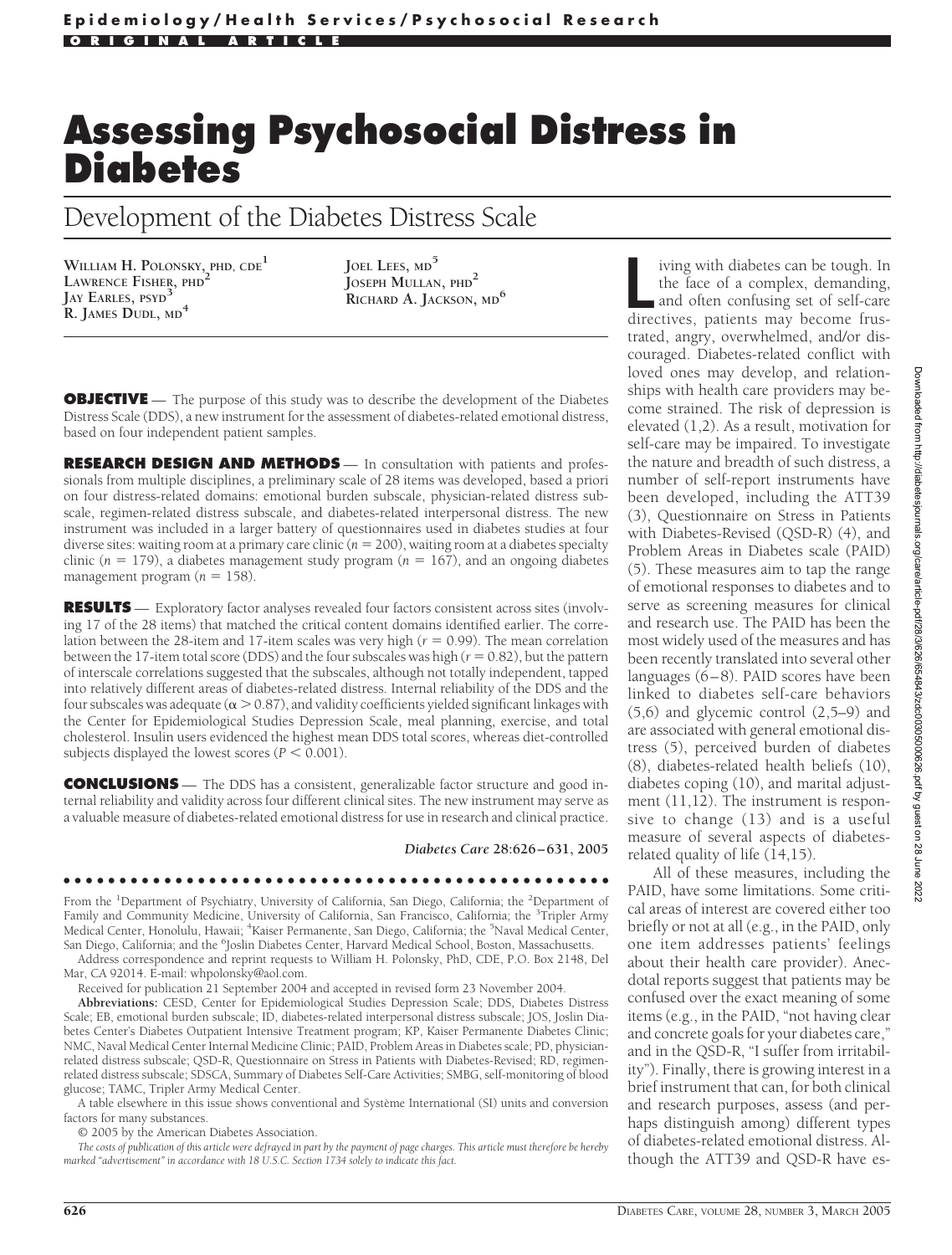tablished subscales, they are not brief (45 and 39 items, respectively). In contrast, the PAID is brief (20 items), but subscales have not been developed. Given these concerns, we decided to develop a new measure, the Diabetes Distress Scale (DDS), which builds on the strengths of previously developed instruments and addresses at least some of their limitations. This study presents initial data on the factor structure of the DDS based on four independent patient samples and on its reliability and validity.

# **RESEARCH DESIGN AND**

**METHODS** — Patients, diabetes nurse specialists, dietitians, diabetologists, and diabetes-knowledgeable psychologists from around the country were asked to review the items previously developed for the PAID, QSD-R, and ATT39 and to suggest new or similar items for a new instrument. From this pool of items, an early draft of the new scale containing 50 items was developed and pilot tested with several small groups of patients. Feedback from these groups led to deletion of items that were vague, difficult for patients to comprehend, or merely duplicative, resulting in a scale of 28 items. These included seven items from each of four domains central to diabetes-related emotional distress, created a priori based on focus group discussions: emotional burden subscale (EB) (e.g., "feeling overwhelmed by the demands of living with diabetes"), physician-related distress subscale (PD) (e.g., "feeling that my doctor doesn't take my concerns seriously enough"), regimen-related distress subscale (RD) (e.g., "feeling that I am not sticking closely enough to a good meal plan"), and diabetes-related interpersonal distress subscale (ID) (e.g., "feeling that my friends/family don't appreciate how difficult living with diabetes can be"). Following a format similar to those developed for the PAID and QSD-R, patients rated the degree to which each item was currently problematic for them on a 6-point Likert scale, from 1 (no problem) to 6 (serious problem).

The new instrument was included as part of larger studies of patients with diabetes at four clinical sites. Human subject approval was received for each of these studies at their respective institutions, and all patients provided informed consent. At all sites, patients were deemed eligible if they met broad inclusion crite-

ria:  $\geq$  18 years old, a diagnosis of type 1 or 2 diabetes, and no severe visual or cognitive limitations.

#### San Diego

Patients at two San Diego sites, the Kaiser Permanente Diabetes Clinic (KP) and the Naval Medical Center Internal Medicine Clinic (NMC), were approached immediately before their medical visit and asked to complete a battery of self-report measures, requiring  $\sim$ 15–20 min, which included instruments assessing psychological functioning, self-care behaviors, and clinical variables. The study was designed to ascertain the prevalence and severity of diabetes-related emotional and behavioral dysfunction at these two sites, as a prelude to the development of a comprehensive plan for intervention. Of 233 eligible patients approached at KP, 41 refused, 2 did not return the survey, and 11 returned incomplete surveys, resulting in 179 completed surveys (76% of the sample). At NMC, of 275 eligible patients approached, 67 refused and 8 returned incomplete surveys, resulting in 200 completed surveys (72% of the sample).

#### Honolulu

Patients at Tripler Army Medical Center (TAMC) were invited to join an intervention study examining an intensive group education and skills training experience combined with medical management (16). In addition to the eligibility criteria listed above, patients were also required to be in poor glycemic control (most recent  $HbA_{1c} \geq 8.5\%$ ). Patients in the TAMC database who met eligibility criteria were sent a letter describing the study, followed several days later by a phone call from the project's nurse recruiter. Patients were also recruited through mailings to TAMC physicians. Of the 224 patients contacted who met eligibility requirements, 196 (88%) agreed to join the study and to complete a baseline questionnaire requiring  $\sim$  30 min, assessing psychological functioning, self-care behaviors, and clinical variables. Completed surveys were obtained from 167 patients (75% of patients approached).

#### Boston

Eligible patients enrolled at Joslin Diabetes Center's Diabetes Outpatient Intensive Treatment program (JOS), a 3.5-day group education course integrated with intensive medical management, were ap-

proached at the start of the program and asked to complete a brief questionnaire battery that assessed psychological functioning and selected clinical variables. Of 158 patients approached, 137 completed the survey (87% of patients approached).

No information was available regarding those who refused participation at the four sites, so differences between those who did and did not complete survey forms could not be ascertained.

#### Psychological and clinical measures

In addition to the DDS, questionnaire batteries at all sites included the Center for Epidemiological Studies Depression Scale (CESD), a widely used, 20-item questionnaire designed to assess the major symptoms of depression (17). A reliable and well-validated instrument, the CESD's targeted symptoms include depressed mood, changes in appetite and sleep, low energy, feelings of hopelessness, low selfesteem, and loneliness. Respondents are asked to consider the presence and duration of each item/symptom over the past week and to rate each along a 4-point scale from 0 (rarely or never) to 3 (most or all of the time). Possible scores range from 0 to 60. A score  $\geq 16$  is the most common cutoff point, indicating a "likely depression" (17). However, this cannot be equated to a clinical diagnosis of depression.

All sites (except for JOS) included the Summary of Diabetes Self-Care Activities (SDSCA), a 12-item, self-report scale that assesses the frequency of blood glucose monitoring, exercise and dietary behaviors, and medication usage over the previous 7 days (18). Adequate reliability and validity have been demonstrated (19). Attention was focused on a subset of the items targeting self-monitoring of blood glucose (SMBG) ("how often you checked glucose levels"), exercise ("how often you participated in at least 20 min of physical exercise"), and dietary behavior ("how often you followed your recommended meal plan"). SMBG response alternatives were "every day," "most days," "some days," and "none of the days." Exercise response alternatives were 0–7 days. Dietary response alternatives were "always," "usually," "sometimes," "rarely," and "never." Responses to the exercise item were reverse scored, so that higher scores on all items reflect better selfmanagement.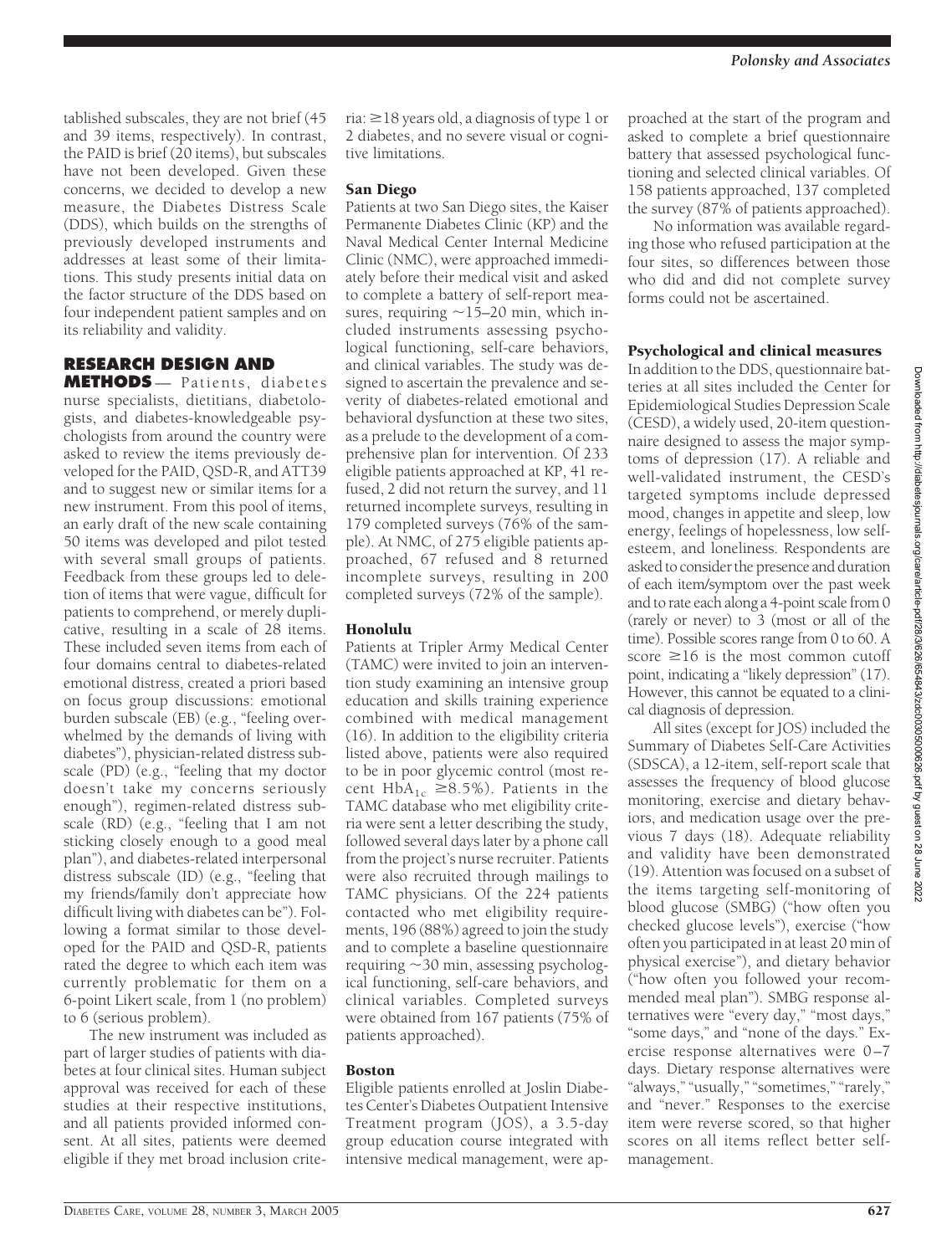#### **Table 1—***Baseline characteristics*

|                               | <b>NMC</b> | <b>KP</b> | <b>TAMC</b> | JOS  | Total | $\boldsymbol{P}$ |
|-------------------------------|------------|-----------|-------------|------|-------|------------------|
| $\boldsymbol{n}$              | 200        | 179       | 167         | 137  | 683   |                  |
| Male $(\%)$                   | 44.5       | 57.5      | 53.9        | 54.7 | 52.3  |                  |
| Age (years)                   | 62.0       | 59.3      | 50.9        | 50.6 | 56.3  | < 0.001          |
| Ethnic background (%)*        |            |           |             |      |       | < 0.001          |
| Non-Hispanic white            | 54.5       | 68.2      | 34.1        |      | 52.7  |                  |
| African American              | 13.0       | 9.5       | 17.4        |      | 13.2  |                  |
| Hispanic                      | 5.0        | 11.2      | 4.8         |      | 7.0   |                  |
| Asian/Pacific Islander        | 22.0       | 5.6       | 31.7        |      | 19.6  |                  |
| High school graduate (%)      | 85.6       | 88.7      | 92.2        |      | 88.7  |                  |
| Diabetes duration (years)     | 12.5       | 15.3      | 10.5        |      | 12.8  | < 0.001          |
| Medication use (%)            |            |           |             |      |       | < 0.05           |
| Insulin                       | 47.5       | 58.7      | 44.9        |      | 50.4  |                  |
| Oral hypoglycemic agents only | 42.5       | 35.8      | 49.7        |      | 42.5  |                  |
| Diet controlled (%)           | 10.0       | 5.6       | 5.4         |      | 7.1   |                  |
| $HbA_{1c}(\%)$                | 8.7        | 7.6       | 10.4        | 8.2  | 8.8   | < 0.001          |
| <b>CESD</b>                   | 15.4       | 13.9      | 14.3        | 20.2 | 15.7  | < 0.001          |
| DDS (total score)             | 31.7       | 36.1      | 39.3        | 50.6 | 38.5  | < 0.001          |
| Self-care                     |            |           |             |      |       |                  |
| Meal planning†                | 67.7       | 64.4      | 36.7        |      | 56.9  | < 0.001          |
| Exercise‡                     | 2.6        | 2.8       | 3.0         |      | 2.8   |                  |
| <b>SMBG§</b>                  | 70.7       | 77.7      | 69.9        |      | 72.7  |                  |

\*Percentages do not sum to 100% because smaller ethnic groups (Hispanics and African Americans) were excluded from these analyses; †those following recommendations "always" or "usually" during the past 7 days; ‡number of days of exercise (20 min or more) during the past 7 days; §those reporting monitoring "every day" or "most days."

#### Metabolic variables

At NMC, TAMC, and JOS,  $HbA_{1c}$  was measured by high-performance liquid chromatography; the consensus normal range was  $4.0-6.0\%$ . At the KP site,  $HbA_{1c}$  was measured by the Roche/BMC method; the normal range was 4.2–6.7%. At TAMC, all subjects completed  $HbA_{1c}$ testing within 90 days before survey completion. At JOS, all subjects completed  $HbA<sub>1c</sub>$  testing on the day of survey administration. To make analyses comparable across sites, only  $HbA_{1c}$  results from blood drawn within 90 days of survey completion at NMC  $(n = 136)$  and KP  $(n = 125)$  were examined. To compare values directly across sites,  $HbA_{1c}$  results were standardized such that they reflected the percentage above (or below) the Diabetes Control and Complications Trial upper limit of the normal range  $(6.0\%)$ 

At TAMC and KP, the most recent lipid profiles were obtained from clinical records. Values were included only if they had been collected within the past 12 months. Lipid profiles were available for 139 subjects at TAMC and 131 subjects at KP. Analyses focused on total cholesterol only.

## Statistical analyses

An exploratory factor analysis was performed on the 28-item scale for each site separately using principal factor analysis with Promax rotation. Cronbach's  $\alpha$  was used to assess the internal consistency of the total scale and the subscales, and Pearson correlations compared the DDS total scale and each subscale with the CESD, SDSCA, and metabolic variables, which were used as validity coefficients.

**RESULTS** — The clinical and demographic characteristics of the four samples are presented in Table 1. Mean age was 56.3 years, and males comprised 52.3% of the total sample. The majority (83.3%) had type 2 diabetes, and the mean  $HbA_{1c}$ was 8.8%. In the three samples for which further demographic data were available, the majority of patients (50.4%) were using insulin: 42.5% were receiving oral hypoglycemic agents only, and 7.1% were managed by diet only. Non-Hispanic whites predominated (52.7%), followed by Asian Americans and Pacific Islanders (19.6%), African Americans (13.2%), and Hispanics (7.0%). Most subjects (87.7%) had graduated from high school.

NMC and KP subjects were recruited

from general care settings where their diabetes was managed. In contrast, TAMC and JOS subjects came from more highly specialized programs, which suggested that these individuals may have been more ill and/or were having more trouble managing their diabetes. Therefore, it is noteworthy that significant site differences occurred (Table 1). Patients from TAMC and JOS were significantly younger than patients from NMC and KP  $(P < 0.001)$ . JOS patients reported higher depression scores than patients from the other three sites  $(P < 0.001)$ . Patients in the TAMC, in which poor glycemic control was the critical inclusion criterion, displayed the highest standardized  $HbA_{1c}$  levels and the poorest selfreported adherence to meal planning recommendations  $(P < 0.001)$ . The variability of the sites provided a broad range of patients on which to assess the structure, reliability, and validity of the DDS.

## Exploratory factor analyses

The four within-site exploratory factor analyses of the 28 items yielded between four and eight factors, and in each case the scree plots suggested four or five viable factors. A review of the analyses for each site suggested that four factors were most consistent and interpretable, with the remaining factors comprising single items, items that accounted for a low percentage of variance, or uninterpretable item combinations. In addition, the interitem correlations for the first four factors across all four sites were highly similar. We therefore combined the sample and ran an exploratory factor analysis, this time extracting four factors only. The pattern matrix for this analysis is presented in Table 2.

A review of item content of each factor suggested that the factors matched the critical content domains proposed earlier: factor 1 reflected EB, factor 2 encompassed PD, factor 3 indicated RD, and factor 4 reflected ID. To create a brief, concise scale and set of subscales with a relatively equal number of items, we reviewed items with good factor loadings and retained those items with relatively high loadings, that displayed unique content, or that accurately represented the factor's content domain. The result was a 17-item scale, with 5 EB items, 5 RD items, 4 PD items, and 3 ID items. The correlation between the original 28-item scale total and the new 17-item scale total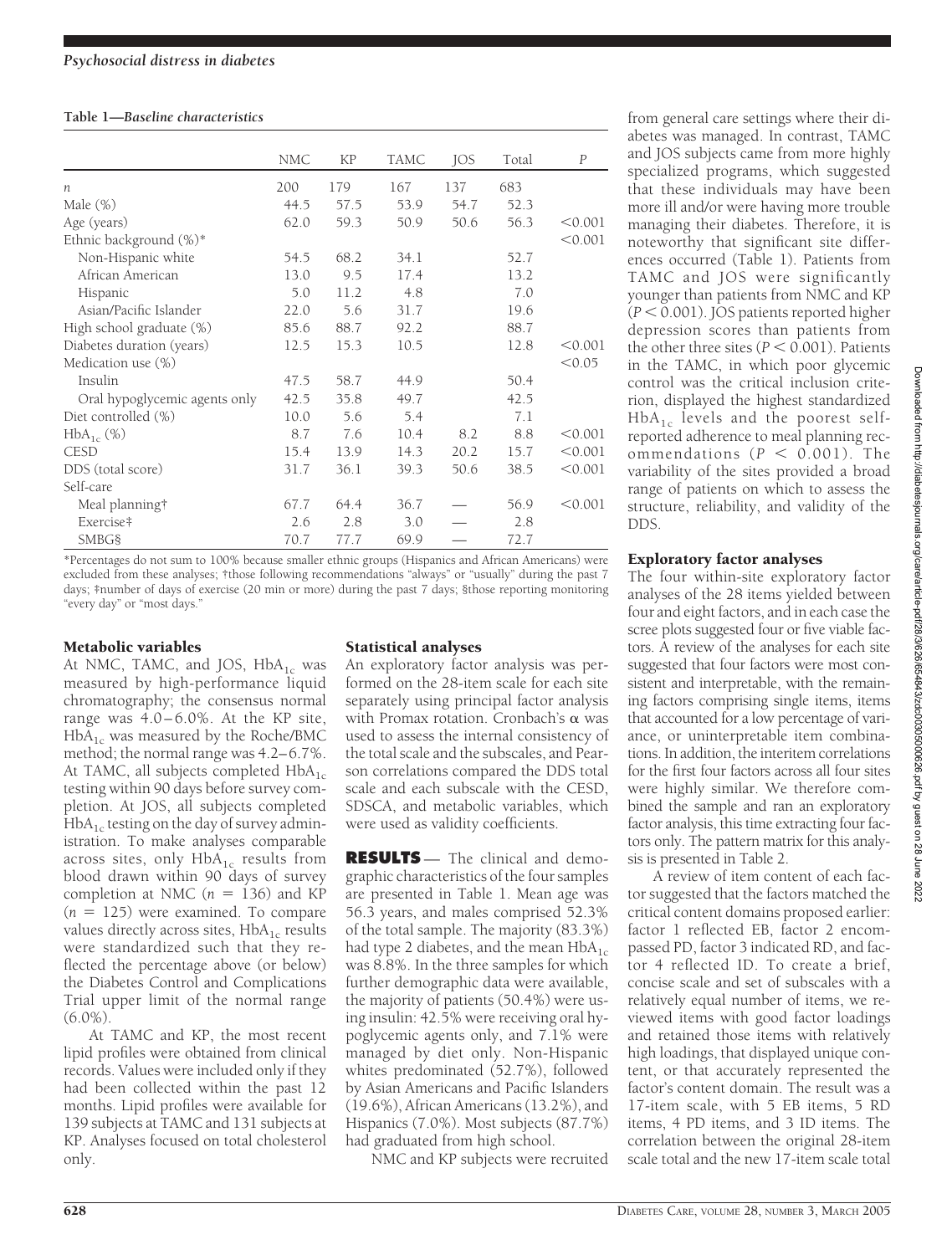**Table 2—** *Rotated pattern matrix for the exploratory factor analysis of the 28 items*

|                   | EB       | <b>PD</b> | <b>RD</b> | ID       |  |
|-------------------|----------|-----------|-----------|----------|--|
| DDS1              | 0.678    | 0.005     | 0.028     | $-0.001$ |  |
| DDS5              | 0.562    | $-0.009$  | 0.309     | $-0.105$ |  |
| DDS9              | 0.804    | $-0.044$  | $-0.001$  | 0.049    |  |
| DDS13             | 0.744    | $-0.004$  | 0.066     | 0.056    |  |
| DDS17             | 0.823    | 0.012     | 0.044     | $-0.036$ |  |
| DDS21             | 0.606    | $-0.019$  | 0.205     | $-0.004$ |  |
| DDS <sub>25</sub> | 0.772    | 0.041     | 0.043     | 0.062    |  |
| DDS <sub>2</sub>  | $-0.044$ | 0.798     | 0.034     | $-0.078$ |  |
| DDS6              | 0.063    | 0.502     | 0.205     | 0.033    |  |
| DDS <sub>10</sub> | $-0.090$ | 0.801     | 0.123     | $-0.031$ |  |
| DDS14             | 0.121    | 0.482     | $-0.041$  | 0.253    |  |
| DDS18             | 0.031    | 0.842     | $-0.042$  | $-0.002$ |  |
| DDS22             | 0.091    | 0.755     | $-0.121$  | 0.090    |  |
| DDS <sub>26</sub> | $-0.003$ | 0.833     | $-0.010$  | $-0.023$ |  |
| DDS3              | $-0.018$ | $-0.045$  | 0.750     | 0.029    |  |
| DDS7              | 0.040    | 0.005     | 0.610     | $-0.028$ |  |
| DDS11             | 0.038    | $-0.015$  | 0.581     | 0.133    |  |
| DDS15             | 0.178    | $-0.011$  | 0.714     | 0.030    |  |
| DDS19             | 0.292    | 0.088     | 0.556     | 0.007    |  |
| DDS23             | 0.028    | 0.059     | 0.829     | $-0.046$ |  |
| DDS27             | 0.013    | 0.025     | 0.744     | 0.128    |  |
| DDS4              | 0.158    | 0.068     | 0.146     | 0.401    |  |
| DDS8              | 0.231    | 0.097     | 0.015     | 0.358    |  |
| DDS12             | 0.320    | 0.110     | 0.074     | 0.202    |  |
| DDS16             | $-0.084$ | $-0.007$  | 0.118     | 0.816    |  |
| DDS20             | 0.508    | 0.045     | 0.128     | 0.257    |  |
| DDS24             | 0.213    | 0.079     | 0.014     | 0.603    |  |
| DDS <sub>28</sub> | 0.043    | $-0.067$  | 0.014     | 0.877    |  |

Items are listed in the APPENDIX. Note that all items selected for the final 17-item scale are in bold.

was very high  $(r = 0.99)$ , indicating that the 17-item version captured most of the variance reflected in the 28-item version but with 40% fewer items.

The mean correlation between the subscales and the 17-item total score was 0.82. The subscales that most highly correlated with the scale total were EB and RD (for both,  $r = 0.88$ ), whereas ID ( $r =$ 0.76) and PD  $(r = 0.67)$  were less strongly associated. The strongest links were between EB and RD  $(r = 0.69)$ , EB and ID  $(r = 0.61)$ , and RD and ID  $(r =$ 0.57). In contrast, the least highly correlated associations were between PD and the other three—EB  $(r = 0.44)$ , RD  $(r =$ 0.45), and ID  $(r = 0.42)$ . In total, these correlations (in all cases,  $P < 0.001$ ) suggested that the subscales reflected both unique and shared variance: the DDS subscales were not totally independent, but, at the same time, they tapped into relatively different areas of diabetes-related distress.

#### Internal consistency

Cronbach's  $\alpha$  was computed for the total 17-item scale and for each subscale for each site. Because the results varied little among the sites, the  $\alpha$  values for the combined sample are presented: 17-item scale total =  $0.93$ ; EB =  $0.88$ , PD =  $0.88$ ,  $RD = 0.90$ , and  $ID = 0.88$ . These  $\alpha$  values are adequate, especially given the number of items per scale.

#### Validity

Pearson correlation coefficients (or, where appropriate,  $\chi^2$  values) were computed between the scale total, each of the four subscales, and the CESD, disease management, and metabolic variables for each site. Similar results occurred across all four sites, so the sample was again combined and the analyses were completed for the sample as a whole (Table 3).

The DDS scale total was not significantly related to patient sex, ethnicity, educational level, or diabetes duration. Age was negatively correlated with the total score  $(r = -0.29)$ , indicating that younger subjects reported more diabetesrelated distress than older subjects. Regimen type was associated with different levels of distress. Insulin users reported the highest DDS total scores (36.9  $\pm$ 17.1) followed by those taking oral hypoglycemic agents only  $(35.2 \pm 16.2)$  and, finally, those whose disease was controlled by diet (26.7  $\pm$  12.1). DDS total scores were positively associated with depressive symptomatology (CESD; *r* 0.56), poorer adherence to meal planning recommendations ( $r = 0.30$ ), and lower levels of exercise  $(r = 0.13)$ . The DDS total was unrelated to glycemic control  $(r = 0.01)$  but was positively associated with total cholesterol  $(r = 0.20)$ . In sum,

elevated DDS total scores were associated with being younger and more depressed, using insulin, poorer self-care, and having elevated lipid levels.

None of the subscales were significantly related to patient sex, ethnicity, educational level, or diabetes duration. The EB and RD subscales were linked to poorer adherence to meal planning (*r* 0.21 and  $r = 43$ , respectively) and less exercise ( $r = 0.12$  and  $r = 0.16$ , respectively). Only RD was related to less frequent SMBG  $(r = 0.19)$ . All four subscales were positively associated with depressive affect (in all cases,  $r > 0.33$ ). Subscale scores were mostly unrelated to  $HbA_{1c}$  but were consistently and positively linked to total cholesterol (for EB, RD and ID,  $r > 0.16$ ).

**CONCLUSIONS** — We have developed a new instrument to assess diabetesrelated emotional distress and provided data regarding its factor structure, internal consistency, and validity. These data indicate that the DDS has a consistent, generalizable factor structure and good internal reliability and validity across four different clinical sites. In contrast to previous measures, the DDS is more conceptually driven, drawing items from four preestablished domains of diabetesrelated distress: EB, PD, RD, and ID. Our findings of a stable factor structure matching these four domains is consistent with recent results from Snoek et al. (8), who found a relatively similar factor structure in the PAID, labeling those factors as "negative emotions," "treatment problems," "food-related problems," and "lack of social support."

The DDS has certain potential advantages over previous instruments. It is

**Table 3—***Zero-order correlations between the DDS and items of interest*

| <b>DDS</b>         | Total         | EB            | PD             | <b>RD</b> | ID       |
|--------------------|---------------|---------------|----------------|-----------|----------|
| Age                | $-0.29*$      | $-0.31*$      | $-0.07$        | $-0.29*$  | $-0.20*$ |
| Years of education | 0.04          | 0.05          | 0.02           | 0.05      | $-0.02$  |
| Diabetes duration  | $-0.02$       | $-0.02$       | 0.01           | $-0.05$   | 0.00     |
| <b>CESD</b>        | $0.56*$       | $0.55*$       | $0.34*$        | $0.42*$   | $0.48*$  |
| Self-care          |               |               |                |           |          |
| Meal planning      | $0.30*$       | $0.21*$       | 0.07           | $0.43*$   | $0.17*$  |
| Exercise           | $0.13\dagger$ | $0.12\dagger$ | 0.05           | $0.16*$   | $-0.07$  |
| <b>SMBG</b>        | 0.08          | $+0.00$       | 0.00           | $0.19*$   | 0.04     |
| $HbA_{1c}$         | 0.01          | 0.02          | $-0.11\dagger$ | 0.08      | 0.01     |
| Total cholesterol  | $0.20*$       | $0.17\dagger$ | 0.03           | $0.20*$   | $0.22*$  |
|                    |               |               |                |           |          |

 $*P < 0.001$ ;  $\uparrow P < 0.01$ .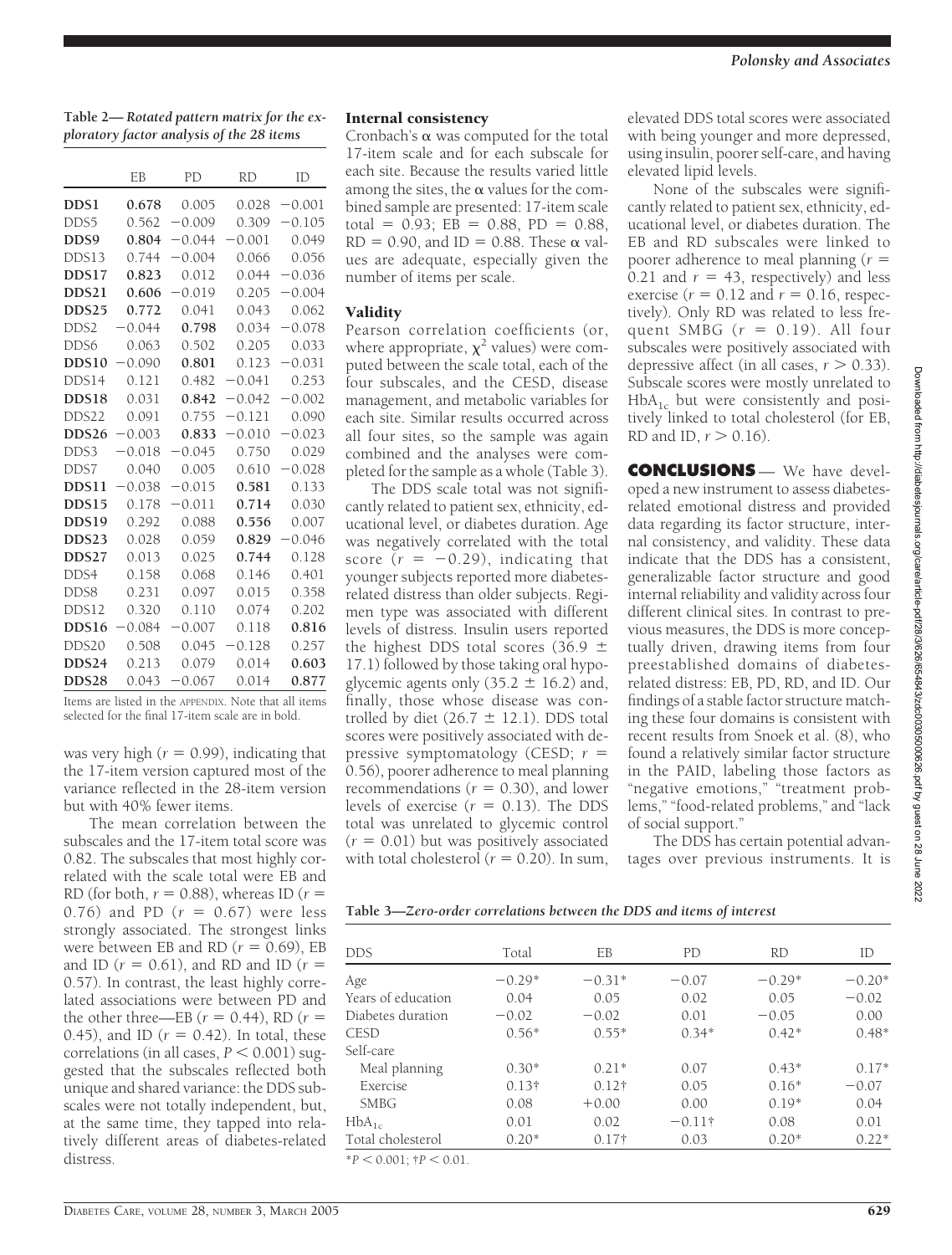#### *Psychosocial distress in diabetes*

shorter, and the new subscales allow for direct comparison of four different types of distress. This may be especially useful when the instrument is used for planning clinical interventions. The DDS also appears applicable to patients from both sexes and from at least several major ethnic groups. We believe that the items are clearer than in previous instruments, allowing for less patient confusion. Indeed, the DDS has a Flesch-Kincaid grade level of 7.3, suggesting that it should be comprehensible to a majority of patients.

There are, however, a number of limitations to this study. First, the number of patients from each ethnic group was too small to permit separate factor analyses. Although the factor structure was relatively stable across sites, it will be important to verify these findings within diverse patient populations. Second, along the same lines, the samples of type 1 and type 2 diabetic patients also were too small to permit separate analyses. Third, longitudinal data are not yet available, so little can be said about the DDS's test-retest reliability or about the instrument's ability to detect change over time as a function of a clinical intervention. Finally, the measures of validity were relatively limited; this is not surprising, since none of the four studies were specifically designed to evaluate the DDS.

The DDS is a stable, internally consistent, conceptually driven measure of diabetes-related distress for use in research and clinical practice. Brief and easy to administer, it may serve as a valuable tool in identifying patients experiencing high levels of distress linked to their diabetes and pinpointing their specific concerns. All 28 of the preliminary items are listed in the APPENDIX; the final 17 items comprising the DDS are in bold.

**Acknowledgments**— The authors thank Barbara J. Anderson, PhD, and Garry Welch, PhD, for their advice, guidance, and support.

#### **APPENDIX**

The 28 preliminary items developed for the DDS (the final 17 items comprising the DDS are in bold)

*1*) **Feeling that diabetes is taking up too much of my mental and physical energy every day.**

*2*) **Feeling that my doctor doesn't know enough about diabetes and diabetes care.**

*3*) Feeling that I can't control my eating.

*4*) Feeling that there is no one in my life with whom I can talk really openly about my feelings about diabetes.

*5*) Worrying about the future and the possibility that I could develop serious long-term complications.

*6*) Feeling that I don't see my doctor often or long enough.

*7*) Feeling that I am not getting enough physical exercise.

*8*) Feeling that I have to hide my diabetes from others.

*9*) **Feeling angry, scared, and/or depressed when I think about living with diabetes.**

*10*) **Feeling that my doctor doesn't give me clear enough directions on how to manage my diabetes.**

*11*) **Feeling that I am not testing my blood sugars frequently enough.**

*12*) Feeling that friends or family act like "diabetes police" (e.g., nag about eating properly, testing blood sugars, not trying hard enough).

*13*) Feeling "burned out" by the constant effort to manage diabetes.

*14*) Feeling that I can't tell my doctor what is really on my mind.

*15*) **Feeling that I am often failing with my diabetes regimen.**

*16*) **Feeling that friends or family are not supportive enough of my selfcare efforts (e.g., planning activities that conflict with my schedule, encouraging me to eat the "wrong" foods).**

*17*) **Feeling that diabetes controls my life.**

*18*) **Feeling that my doctor doesn't take my concerns seriously enough.**

*19*) **Not feeling confident in my dayto-day ability to manage diabetes.**

*20*) Worrying that diabetes limits my social relationships and friendships.

*21*) **Feeling that I will end up with serious long-term complications, no matter what I do.**

*22*) Feeling that my doctor doesn't really understand what its like to have diabetes.

*23*) **Feeling that I am not sticking closely enough to a good meal plan.**

*24*) **Feeling that friends or family don't appreciate how difficult living with diabetes can be.**

*25*) **Feeling overwhelmed by the demands of living with diabetes.**

*26*) **Feeling that I don't have a doctor who I can see regularly about my diabetes.**

*27*) **Not feeling motivated to keep up my diabetes self-management.**

*28*) **Feeling that friends or family don't give me the emotional support that I would like.**

#### **References**

- 1. Egede LE, Zheng D: Independent factors associated with major depressive disorder in a national sample of individuals with diabetes. *Diabetes Care* 26:104–111, 2003
- 2. Nichols GA, Brown JB: Unadjusted and adjusted prevalence of diagnosed depression in type 2 diabetes. *Diabetes Care* 26: 744–749, 2003
- 3. Dunn SM, Smartt H, Beeney L, Turtle J: Measurement of emotional adjustment in diabetic patients: validity and reliability of ATT39. *Diabetes Care* 9:480–489, 1986
- 4. Herschbach P, Duran G, Waadt S, Zettler A, Amm C, Marten-Mittag B: Psychometric properties of the Questionnaire on Stress in Patients with Diabetes–Revised (QSD-R). *Health Psychol* 16:171–174, 1997
- 5. Polonsky WH, Anderson BJ, Lohrer PA, Welch G, Jacobson AM, Aponte JE, Schwartz CE: Assessment of diabetes-related distress. *Diabetes Care* 18:754–760, 1995
- 6. Ishii H, Welch GW, Jacobson A, Goto M, Okazaki K, Yamamoto T, Tsujii S: The Japanese version of the Problem Area in Diabetes Scale: a clinical and research tool for the assessment of emotional functioning among diabetic patients. *Diabetes* 48: A319, 1999
- 7. Lerman-Garber I, Barron-Uribe C, Calzada-Leon R, Mercado-Atri M, Vidal-Tarnayo R, Quintana S, Hernandez ME, Ruiz-Reyes MdlR, Tamez-Gutierrez LE, Nishimura-Meguro E, Villa AR: Emotional dysfunction associated with diabetes in Mexican adolescents and young adults with type-1 diabetes. *Salud Publica Mex* 45:13–18, 2003
- 8. Snoek FJ, Pouwer F, Welch GW, Polonsky WH: Diabetes-related emotional distress in Dutch and U.S. diabetic patients: cross-cultural validity of the Problem Areas in Diabetes scale. *Diabetes Care* 23: 1305–1309, 2000
- 9. Weinger K, Jacobson AM: Psychosocial and quality of life correlates of glycemic control during intensive treatment of type 1 diabetes. *Patient Educ Couns* 42: 123–131, 2001